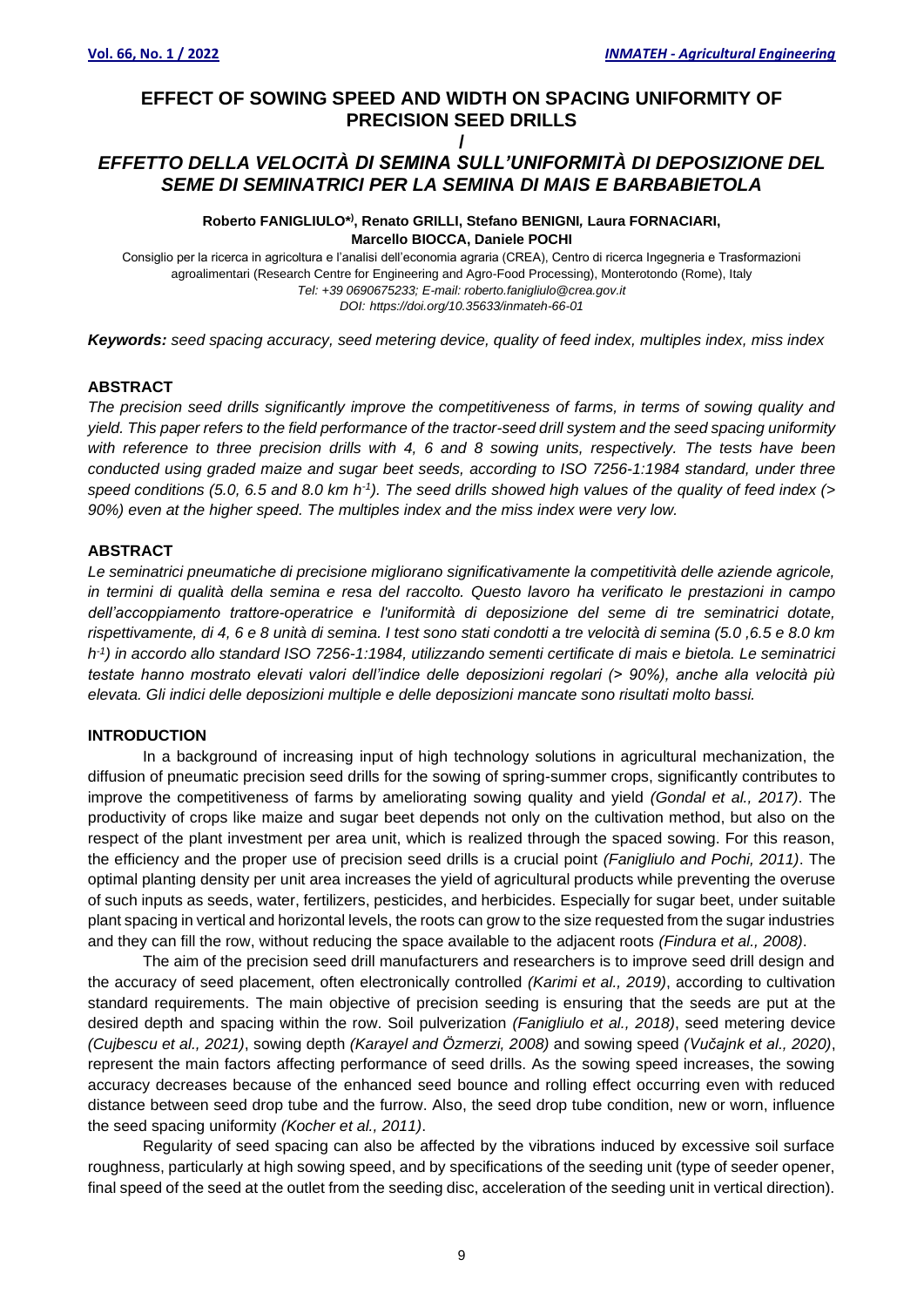The distance between plants within a row could be influenced by some factors, such as failure of dropping seed, multiple seeds dropped at the same time, failure of seeds to emerge, and the variability of seed placement around the drop point *(Kachman and Smith, 1995)*. In compliance with the ISO 7256-1:1984 standard (ISO, 1984), CREA, developed a test system and a series of devices and instruments aimed at evaluating the precision seed drills field performance, the qualitative aspects of the sowing and the dust drift of dressed seed from the machine vacuum fan *(Pochi et al., 2015a; Biocca et al., 2015; Biocca et al., 2017),*  potentially harming for the health of honeybees and agricultural workers (*Pochi et al., 2015b; Biocca et al*., 2019). The CREA test system represents an instrument useful to the manufacturers that can quantify the performance of their products, the effects of some modifications and the differences with other machines. The tests provided detailed information about the performances of the machines, allowing their comparison. Moreover, the system has the function to provide the users with the elements necessary for a correct choice of the machine, depending on their sowing requirements.

This paper reports the results of tests aimed at the comparison of the field performance of three precision seed drills, equipped with double furrow-opener disks, respectively with 4, 6, 8 sowing units. These machinery are widespread in Northern and Central Italy and have different mechanic solutions of the seed metering device.

#### **MATERIALS AND METHODS**

The dynamic-energetic behaviour of the tractor-seed drill system and the quality of sowing were tested. The tests were carried out using graded maize and sugar beet seeds, evaluating the accuracy of the single seed metering mechanism, in terms of distance among the seeds along the furrows, at three working speed values (5.0, 6.5 and 8.0 km h<sup>-1</sup>), representative of normal sowing conditions. In the field tests, three rear semimounted pneumatic precision seed drills (indicated as A, B and C) with a different number of sowing units (4, 6 and 8) were used (Fig. 1). In each seed drill, the deposition of a single seed at a predefined distance was operated by tractor's power-take-off. Table 1 shows their technical characteristics and their dimensions.



**Fig. 1 - The precision drills used in the tests. (A) with four sowing units; (B) with six sowing units; (C) with eight sowing units**

**Main technical characteristics of the tested precision seed drills**

**Table 1**

| <b>Technical data</b>              |              | Seed drill A      |       | Seed drill B |              | Seed drill C      |  |
|------------------------------------|--------------|-------------------|-------|--------------|--------------|-------------------|--|
|                                    | <b>Maize</b> | <b>Sugar beet</b> | Maize | Sugar beet   | <b>Maize</b> | <b>Sugar beet</b> |  |
| Total width in sowing position (m) |              | 3.0               |       | 4.5          | 6.0          |                   |  |
| Sowing units (n)                   |              | 4                 |       | 6            | 8            |                   |  |
| Pneumatic wheel drives (n)         |              | 2                 |       | 2            | 4            |                   |  |
| Hopper capacity $(dm3)$            |              | 37                |       | 37           | 32           |                   |  |
| Seed disks diameter (mm)           |              | 240               |       | 240          | 220          | 240               |  |
| Number of gathering holes (n)      | 24           | 36                | 24    | 36           | 26           | 36                |  |
| Hole diameter (mm)                 | 4.5          | 2.5               | 4.5   | 2.5          | 4.75         | 2.10              |  |
| Mass with empty hoppers (kg)       | 840          | 796               | 1415  | 1349         | 1600         | 1499              |  |

Each sowing unit consists of a hopper, a single-seed metering mechanism and of the devices devoted to furrow opening and closing and to sowing depth adjustment. An articulated parallel link hitch connects the sowing units to the main frame, allowing the vertical movements due to the soil unevenness and keeping the sowing depth constant. The bottom of the hopper directly communicates with the vertical sowing disk that shows, on its peripheral part, equidistant holes with diameter slightly smaller than the seeds. A vacuum fan provides each sowing unit with the required vacuum. Flexible pipes starting directly from the fan have the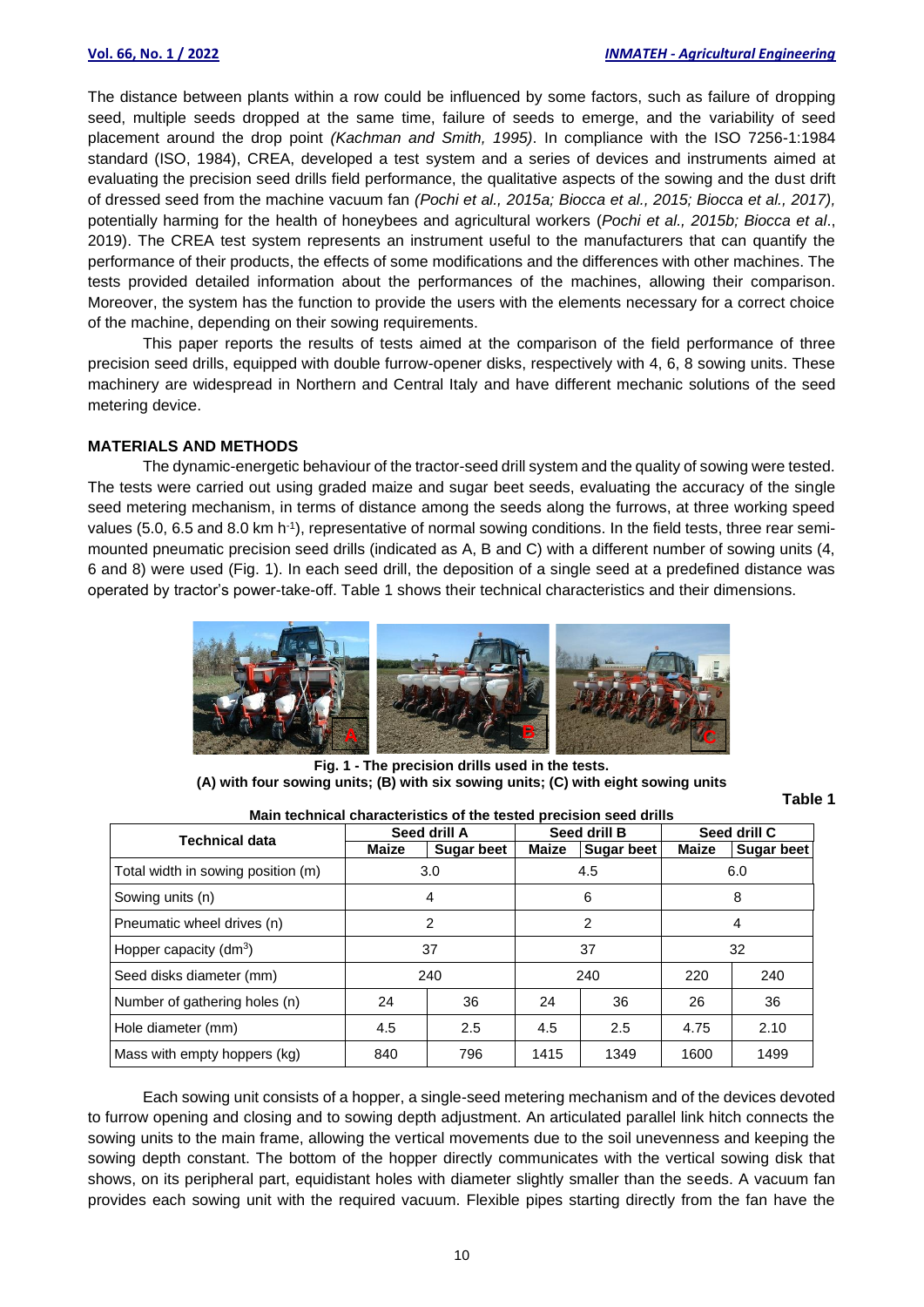function of making uniform the air flow created by the vacuum in all sowing units. The furrow is opened by a double disk equipped with a soil scraper and a coulter. A clod pusher precedes the disks to remove the biggest clods from the row. The sowing depth is controlled by two lateral steel wheels with rubber coating and soil scraper. In seed drills B and C, a small seed-presser wheel after each sowing unit ensures the contact between soil and seeds, operating the seed compression immediately after its deposition. In these seed drills, the furrow is closed by a couple of convergent small wheels. The precision seed drills were operated by a 4WD tractor (Landini Legend 145, Reggio Emilia, Italy) with nominal power of 110 kW and total mass of 6420 kg. The P.T.O. speed was 540 min<sup>-1</sup> corresponding to an engine speed of 1.944 min<sup>-1</sup>. All tests were performed with diesel fuel in compliance with the EN 590, which was always provided by the same supplier. Consequently, its quality was assumed to be constant, with a Low Heating Value of 42.7 MJ kg<sup>-1</sup>. Before sowing tests, the tractor's engine performance was verified at the dynamometric brake that provided the updated characteristic curves of the engine *(Pochi et al., 2013)*. After field tests, the tractor was connected again to the dynamometric brake to reproduce the work conditions: the engine speed was set on the same values adopted at the start of each test. Then, the engine load was increased in such a way that the resulting engine speed reductions were equal to the average speeds measured during the field test. This method provided the average values of the total torque and power required to the engine and the corresponding fuel consumption.

The efficiency of the seed metering mechanism was evaluated in the experimental farm of CREA in Monterotondo (Rome, Italy; 42°5'51.26"N; 12°37'3.52"E; 24 m a.s.l.), on flat surface plots (< 1% slope) classified as silty-clay (clay 543 g kg<sup>-1</sup>, silt 434 g kg<sup>-1</sup>, sand 23 g kg<sup>-1</sup>) according to the USDA soil classification system. The soil was previously ploughed at medium depth and subsequently pulverized by means of a power harrow equipped with a packer roll *(Fanigliulo et al., 2016)*. Tests were conducted at near optimum soil moisture for tillage and sowing. Table 2 shows the main characteristics of the test field.

**Table 2**

| Physical-inechanic characteristics of the soil                |      |
|---------------------------------------------------------------|------|
| Moisture contents at the depth range of 0-0.2 m (%)           | 18.6 |
| Dry bulk density at the depth range of 0-0.2 m (g $cm^{-3}$ ) | 1.21 |
| Clod-breaking index                                           | 0.85 |
| Surface roughness index                                       | 2.34 |

**Physical-mechanic characteristics of the soil**

The quality of the seedbed was evaluated through the determination, before the sowing, of the clodbreaking index (CBI) and of soil surface roughness index (SRI) *(Fanigliulo et al., 2021)*. The cloddiness was measured digging a 0.5 m side square trench to the working depth. The soil aggregates were removed from the trench avoiding any manipulation and left to dry for at least 20 min. Then they were divided into six size classes by means of hand-operated standard sieves and weighed. An index (*Iai*), ranging from 0 for the biggest class to 1 for the smallest class, was attributed to each class. The cloddiness results as the percent of each size class mass referred to total mass of the sample.

From the cloddiness, the CBI (*Ia*) is calculated as follows:

$$
I_a = \sum_{i=1}^{6} \frac{M_i I_{ai}}{M_t} \text{ [mm]}
$$
 (1)

where:

 $M_i$ · $I_{ai}$  is the product of the index assigned to a clod size class and the mass (kg) of ground belonging to the same class;  $M_t$  is the total mass of the sample (kg).

The SRI was calculated as the standard deviations ( $\sigma$ ) of the series of data provided by an in-house designed profile-meter *(Fanigliulo et al., 2020)*: a laser sensor, moving along a horizontal rail, measures its distance from the soil surface at steps of 10 mm. A personal computer collected and processed the data, by means of a software program (in Microsoft Visual Basic 6.0) which controls the movement of the laser probe and the sampling rate per unit of distance. This determination was made after the passage of the power harrow. The tests on the performance of the tractor-operating machine system have been performed according to ENAMA test protocol *(ENAMA, 2003)*. To find the correct working parameters (sowing speed and gear box ratio; P.T.O. and vacuum fan speed; air depression value, etc.) some preliminary tests were carried out. For each tested regulation, three replications were carried out, determining the following operative parameters: actual working time, width and depth of sowing; sowing speed; P.T.O. torque, speed and power; force of traction required by the sowing machines and corresponding power under the measured sowing speed conditions; tractor's slip; fuel consumption. Each measurement refers to a 100 m reference working distance, within the 150 x 20 m experimental fields.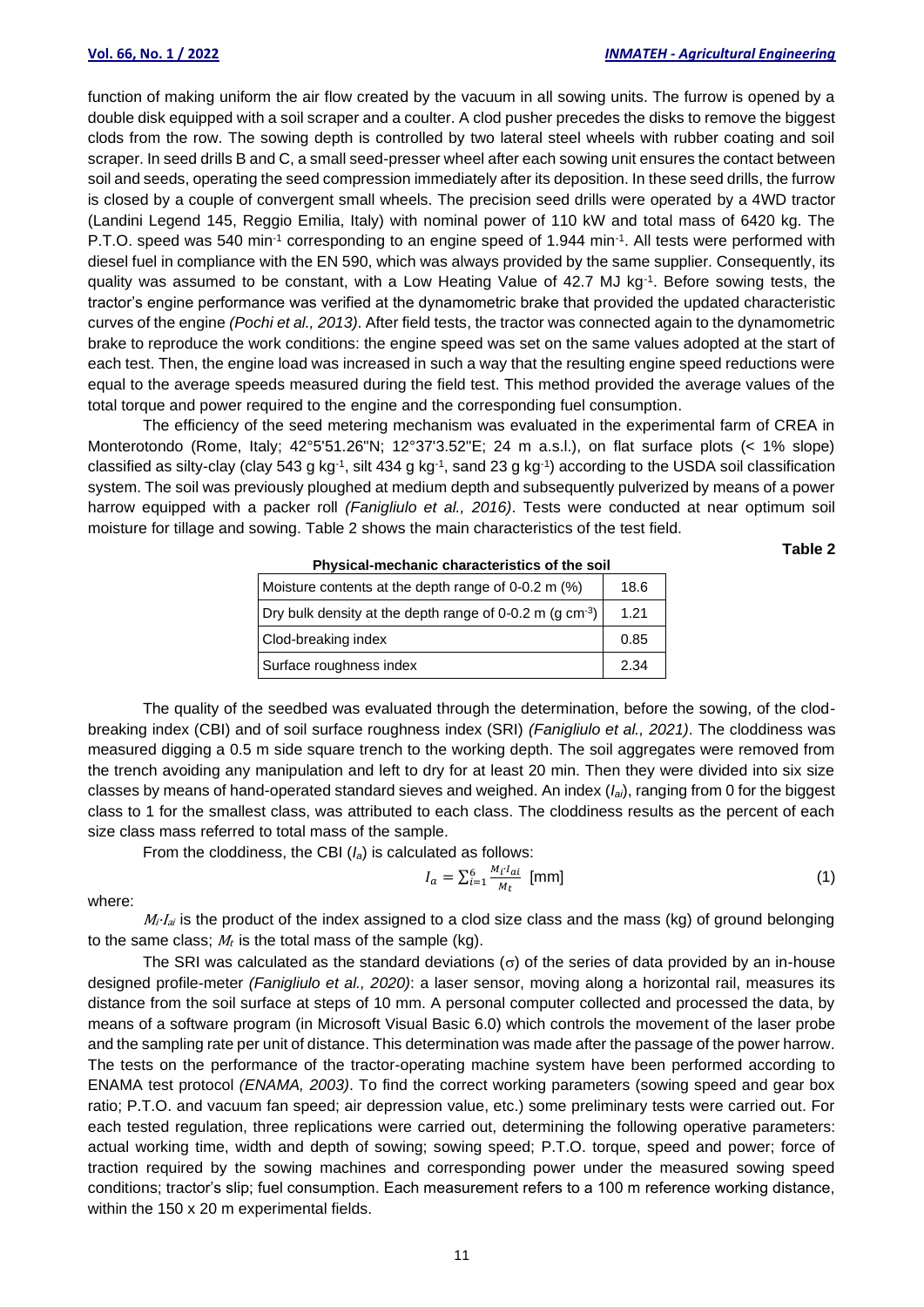The data of the mentioned parameters were collected by an integrated system based on two units, a field unit and a support unit *(Fanigliulo et al., 2004)*. The tractor (equipped with sensors and a personal computer with a PCI card for real time data acquisition and an LCD monitor) and a photocell system (placed in each test plot and indicating the start and stop of the test) represent the field unit. The sensors' signals were recorded at a scan rate of 10 Hz. The support unit consists of a van equipped as a mobile laboratory which is parked on the field border during the tests. Its PC communicates with the field unit's PC by means of a radiomodem system, exchanging data and allowing to monitor the behaviour of critical parameters and the efficiency of the instruments. The sensors used in the tests consisted of a 500 Nm full scale torque meter mounted on the tractor P.T.O. shaft, measuring the torque and speed during the work (to calculate the required P.T.O. power); a digital encoder measuring the number of revolutions of the tractor rear wheels on a reference distance (to calculate its peripheral velocity and the slip); a 49 kN full scale load cell, fitted in a suitable drawbar connecting a dynamometric vehicle and the tractor-seed drill system in neutral, pulled at the same sowing speed (for the measurement of the force of traction). The three precision drills underwent sowing tests using certified maize and sugar beet seeds. The main characteristics of the seeds are reported in Table 3.

**Table 3**

| <b>Characteristics</b>          | <b>Maize</b>    | <b>Sugar beet</b> |
|---------------------------------|-----------------|-------------------|
| Seed emergence (%)              | 92              | 80                |
| Seed purity (%)                 | 99              | 97                |
| Average calibre (mm)            | GR <sub>2</sub> | 4.1               |
| Cultivation cycle length (Days) | 135             |                   |
| Bulk density (g $dm^{-3}$ )     | 801             | 480               |
| Thousand seed mass (g)          | 445             | 28.2              |

**Physical characteristics of maize and sugar beet seeds utilized during the field tests**

The three machines have been set to carry out the sowing according to the data reported in the Table 4. **Table 4**

| <u>ooming oonannono ana oooa anno ooming</u>         |             |              |             |             |                   |             |  |  |
|------------------------------------------------------|-------------|--------------|-------------|-------------|-------------------|-------------|--|--|
| <b>Seed</b>                                          |             | <b>Maize</b> |             |             | <b>Sugar beet</b> |             |  |  |
| Seed drill                                           | А           | в            | C           | A           | в                 | С           |  |  |
| Mass of seed with full hoppers (kg)                  | 115         | 173          | 224         | 71          | 107               | 123         |  |  |
| Distance between rows (m)                            |             | 0.75         |             |             | 0.75              |             |  |  |
| Theoretical seed spacing (mm)                        | 175         | 190          | 173         |             | 120               |             |  |  |
| Investment (seeds $m^{-2}$ )                         | 7.6         | 7.0          | 7.7         |             | 11.1              |             |  |  |
| Theoretical seed distribution (kg ha <sup>-1</sup> ) | 33.9        | 31.2         | 34.9        |             | 3.1               |             |  |  |
| Sowing depth (mm)                                    |             | 40           |             |             | 20                |             |  |  |
| Sowing speed (km h <sup>-1</sup> )                   | $6.4 - 8.1$ | $6.6 - 8.3$  | $6.6 - 8.2$ | $4.9 - 8.0$ | $5.1 - 8.1$       | $4.9 - 8.0$ |  |  |

**Sowing conditions and seed drills setting**

The air depression for maize and sugar beet seeds, measured by a vacuum gauge installed on each seed drill, was set on the values indicated by the manufacturers on the instruction manuals. As to the evaluation of the sowing quality, according to the ISO 7256-1:1984 standard, the actual spacing along the row between adjacent seeds must be determined and related to the theoretical spacing indicated by the manufacturer in the calibration chart. After the sowing, seeds spacing was measured on random row portions 20 m long, by measuring the distance between contiguous seeds in the furrow. Referring to the theoretical spacing, the actual spacing measurement is classified in the mentioned ISO standard as: DS (double sowing), when it is 0 to 0.5 times the theoretical spacing; AS (correct sowing), when it is 0.5 to 1.5 times the theoretical spacing; MS (missing sowing), when it is higher than 1.5 times the theoretical spacing. Since the actual seed spacing is the key-parameter in the evaluation of a precision drill, its deviations from the theoretical spacing values underwent the statistical test ANOVA (analysis of variance). The test was carried out separately for maize and sugar beet datasets, considering as variability factors: three machines, two speeds, two hoppers for each machine (one lateral hopper and one central hopper) and their interaction. The test was based on five replicates, each with ten values of deviation.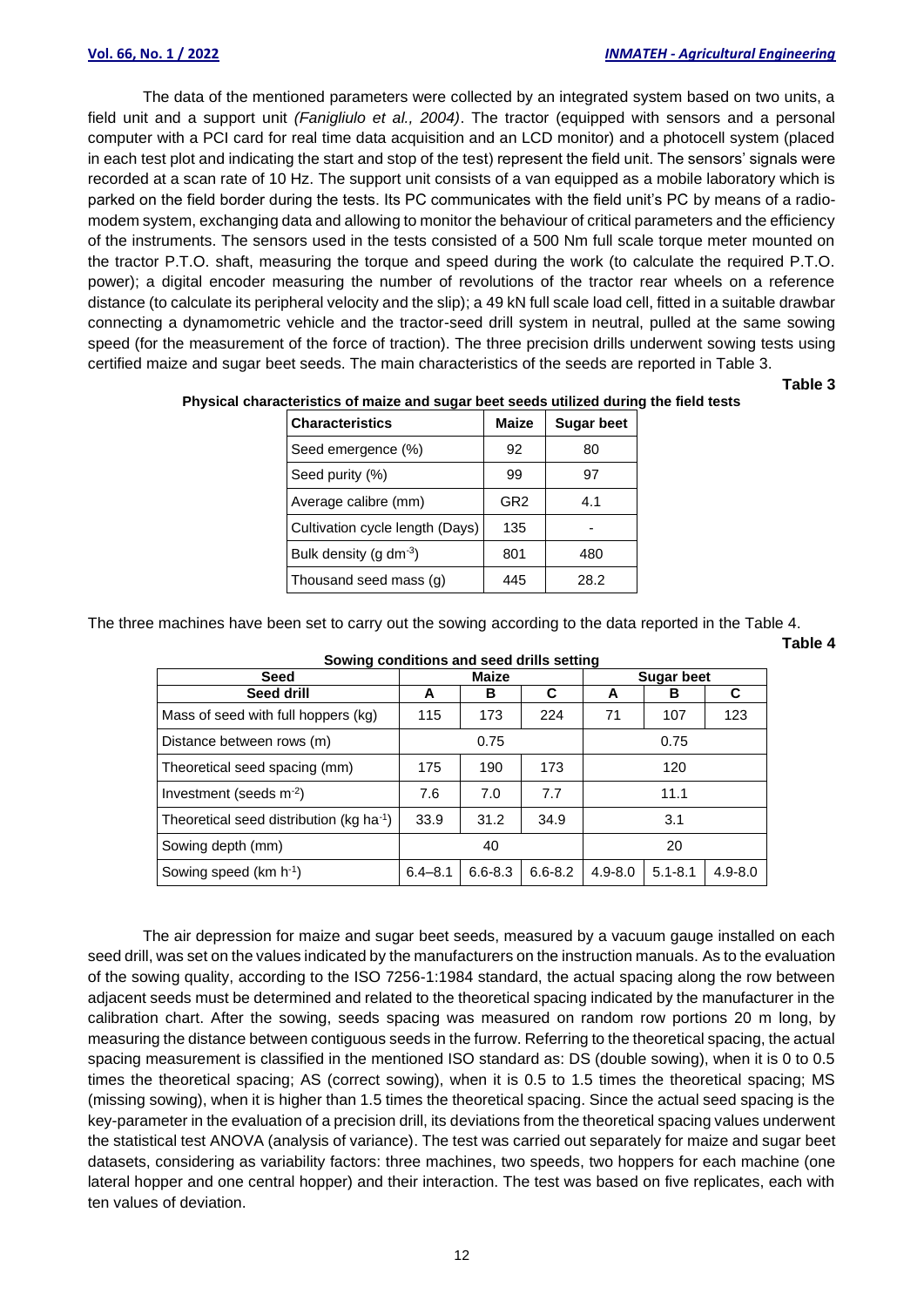**Table 5**

**Table 6**

The percent frequency of measurements occurring in each class allows to define several quality indices characterizing the machine, as the multiple index, the quality of feed index, the miss index and the precision sowing index (CS), ratio between the standard deviation of AS measurements and the theoretical spacing. These indices measure the degradation of the performances within the target range. Low values of DS, CS, and MS and high AS values indicate good performance of the machine. According to the standard, at least 250 depositions on the same row must be considered, repeating the counting on three sowing units (two lateral and one central sowing unit). Lastly, the uniformity of transversal distribution was evaluated for all the sowing units of the tested machines. The quantity of seed distributed by each of them, along the reference distance, was properly collected and weighted, providing the behaviour of the transversal distribution and the transversal unevenness index. Moreover, the total mass of seeds collected during each replication allowed the calculation of the actual seed dose (kg ha-1 ) and, by referring to the theoretical dose, the efficiency of distribution (coefficient of irregularity, %). Basing on the above indices relating to the quality of sowing, the performances can be synthetically judged as "insufficient", "sufficient", "good", and "excellent".

## **RESULTS**

The data of the dynamic-energetic performances of each tractor-sowing machine system are reported in Table 5. The results of the measurements aimed at evaluating the quality of sowing are reported in Table 6.

|                                                             | Average values of the parameters describing the technical performance of each tractor-seed drill system |              |              |                   |      |              |                   |      |              |                |      |                   |
|-------------------------------------------------------------|---------------------------------------------------------------------------------------------------------|--------------|--------------|-------------------|------|--------------|-------------------|------|--------------|----------------|------|-------------------|
| <b>Parameters</b>                                           |                                                                                                         |              | Seed drill A |                   |      |              | Seed drill B      |      | Seed drill C |                |      |                   |
|                                                             |                                                                                                         | <b>Maize</b> |              | <b>Sugar beet</b> |      | <b>Maize</b> | <b>Sugar beet</b> |      |              | <b>Maize</b>   |      | <b>Sugar beet</b> |
| Actual sowing speed (km h <sup>-1</sup> )                   | 6.4                                                                                                     | 8.1          | 4.9          | 8.0               | 6.6  | 8.3          | 5.1               | 8.1  | 6.6          | 8.2            | 4.9  | 8.0               |
| Actual sowing capacity (ha h <sup>-1</sup> )                | 1.9                                                                                                     | 2.4          | 1.5          | 2.4               | 3.0  | 3.8          | 2.3               | 3.6  | 3.8          | 4.9            | 3.0  | 4.8               |
| Operative sowing capacity (ha $h^{-1}$ )                    | 1.1                                                                                                     | 1.3          | 0.9          | 1.3               | 1.7  | 2.0          | 2.5               | 2.0  | 3.3          | 3.7            | 2.4  | 3.5               |
| Fuel consumption per hour (kg $h^{-1}$ )                    | 6.4                                                                                                     | 6.9          | 4.8          | 6.4               | 7.5  | 8.3          | 6.6               | 7.4  | 11.8         | 12.6           | 14.3 | 15.8              |
| Surface unit fuel consumption (kg ha <sup>-1</sup> )        | 3.3                                                                                                     | 2.8          | 3.2          | 2.6               | 2.5  | 2.2          | 2.8               | 2.0  | 3.1          | 2.6            | 4.9  | 3.3               |
| Average force of traction (kN)                              | 2.2                                                                                                     | 2.4          | 1.8          | 2.1               | 3.0  | 3.2          | 2.5               | 3.0  | 5.7          | 6.2            | 5.2  | 6.0               |
| Power required for the traction (kW)                        | 3.9                                                                                                     | 5.4          | 2.4          | 4.8               | 5.5  | 7.4          | 3.5               | 6.7  | 10.5         | 14.1           | 7.1  | 13.4              |
| Specific resistance to traction ( $k$ N row <sup>-1</sup> ) |                                                                                                         | 0.6          | 0.4          | 0.5               | 0.5  | 0.5          | 0.4               | 0.5  | 0.7          | 0.8            | 0.6  | 0.8               |
| Average P.T.O. speed (min-1)                                | 516                                                                                                     | 509          | 402          | 395               | 533  | 523          | 440               | 420  | 503          | 506            | 455  | 435               |
| Average torque at the P.T.O. (daNm)                         | 1.7                                                                                                     | 2.0          | 1.9          | 1.7               | 3.0  | 2.6          | 3.2               | 2.9  | 6.9          | 7.3            | 6.6  | 7.7               |
| Average power at the P.T.O. (kW)                            | 0.9                                                                                                     | 1.1          | 0.8          | 0.7               | 1.7  | 1.4          | 1.5               | 1.3  | 3.6          | 3.9            | 3.1  | 3.5               |
| Slip (%)                                                    | 1.6                                                                                                     | 2.3          | 1.5          | 2.3               | 2.2  | 2.5          | 1.8               | 2.4  | 3.3          | 3.6            | 1.9  | 3.3               |
| Power losses for slip (kW)                                  | 0.2                                                                                                     | 0.4          | 0.1          | 0.3               | 0.3  | 0.4          | 0.2               | 0.4  | 0.4          | 0.6            | 0.3  | 0.9               |
| Total power required (kW)                                   | 4.8                                                                                                     | 6.4          | 3.2          | 5.5               | 7.1  | 8.8          | 5.0               | 8.0  | 14.6         | 18.6           | 10.5 | 17.8              |
| Tractor's total engine power (kW)                           | 9.8                                                                                                     | 14.3         | 7.6          | 15.0              | 16.3 | 22.1         | 15.9              | 20.1 |              | 28.2 35.5      | 19.3 | 34.3              |
| Energy per surface unit (MJ ha $^{-1}$ )                    | 18.5                                                                                                    |              | $21.5$ 18.8  | 22.7              |      | $20.1$ 21.5  | 25.0              |      |              | 20.1 25.6 26.0 | 23.7 | 25.8              |

**Average values of the parameters describing the technical performance of each tractor-seed drill system**

#### **Uniformity and accuracy indices resulting from the tests with the precision drills**

|                                                | $1.1$ and $1.9$ and $1.1$ and $1.1$ and $1.0$ and $1.0$ and $1.1$ and $1.0$ and $1.0$ and $1.0$ and $1.0$ and $1.0$ and $1.0$ and $1.0$ and $1.0$ and $1.0$ and $1.0$ and $1.0$ and $1.0$ and $1.0$ and $1.0$ and $1.0$ and |              |            |          |        |              |        |            |        |                             |                     |                   |  |
|------------------------------------------------|-----------------------------------------------------------------------------------------------------------------------------------------------------------------------------------------------------------------------------|--------------|------------|----------|--------|--------------|--------|------------|--------|-----------------------------|---------------------|-------------------|--|
|                                                |                                                                                                                                                                                                                             | Seed drill A |            |          |        | Seed drill B |        |            |        | Seed drill C                |                     |                   |  |
| <b>Technical parameters</b>                    | Maize                                                                                                                                                                                                                       |              | Sugar beet |          |        | Maize        |        | Sugar beet |        | <b>Maize</b>                |                     | <b>Sugar beet</b> |  |
| Average seed spacing (mm)                      | 182                                                                                                                                                                                                                         | 185          | 138        | 129      | 205    | 216          | 146    | 138        | 196    | 179                         | 145                 | 139               |  |
| Coefficient of Variation                       |                                                                                                                                                                                                                             | 21.4 26.5    | 40.2       | 24.9     |        | 14.4   15.6  | 36.5   | 22.0       |        | 16.6 29.1 35.4              |                     | 23.6              |  |
| Average depth of seed placement (mm) 38.1 41.2 |                                                                                                                                                                                                                             |              | 13.8       | 12.9     |        | 40.9 41.8    | 14.6   |            |        |                             | 13.8 41.0 42.1 13.9 | 13.2              |  |
| Transversal unevenness index (%)               | 2.1                                                                                                                                                                                                                         | 2.4          | 2.6        | 0.9      | 0.6    | 3.7          | 5.9    | 6.1        | 0.9    | 1.6                         | 6.6                 | 6.9               |  |
| Coefficient of irregularity (%)*               | $-0.9$                                                                                                                                                                                                                      | $-6.5$       | $-3.9$     | $-2.4$   | $-3.6$ | $-5.1$       | $-8.3$ | $-7.3$     | $-5.9$ | $-6.4$                      | $-8.5$              | $-8.1$            |  |
| Multiple index (%)                             | 1.0                                                                                                                                                                                                                         | 0            | 2.5        | $\Omega$ | 0      | 0            | 0.4    | $\Omega$   | 0      | 2.3                         | 1.7                 | 1.3               |  |
| Quality of feed index (%)                      | 96.1                                                                                                                                                                                                                        | 95.2         | 82.3       | 93.8     |        | 98.8 97.9    | 84.0   |            |        | $93.5$   95.1   90.4   85.3 |                     | 90.6              |  |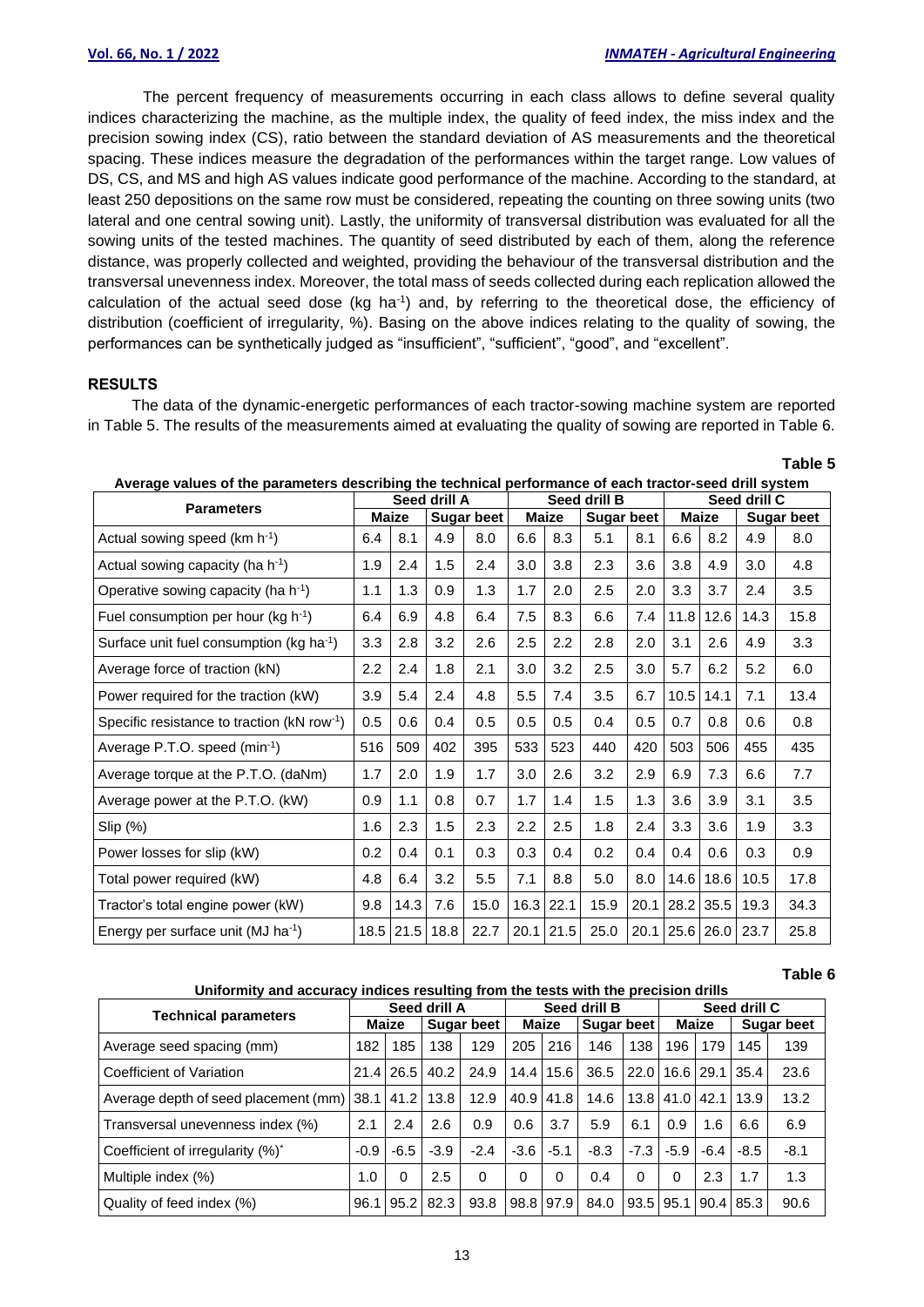| <b>Technical parameters</b> | Seed drill A |       |                    |            | Seed drill B |             |                                                       |            | Seed drill C |       |          |                   |  |
|-----------------------------|--------------|-------|--------------------|------------|--------------|-------------|-------------------------------------------------------|------------|--------------|-------|----------|-------------------|--|
|                             |              | Maize |                    | Sugar beet |              | Maize       |                                                       | Sugar beet |              | Maize |          | <b>Sugar beet</b> |  |
| Miss index (%)              | 2.9          | 4.8   | 15.2               | 6.2        |              | $1.2$   2.1 | 15.6                                                  |            | $6.5$ 4.9    |       | 7.3 13.0 | 8.1               |  |
| Precision sowing index (%)  |              |       | 15.0   18.2   19.3 |            |              |             | 18.3   12.1   12.5   20.0   17.5   19.2   22.4   19.9 |            |              |       |          | 17.3              |  |

\* *Referring to the theoretical dose*

Among the data reported in Table 5, modest values of specific resistance to traction can be noticed, with corresponding low traction power requests. Tractor's slip and fuel consumption values are normal for this typology of machines. The dynamic and energetic parameters clearly increase with speed, for all machines that, because of the reduced run-out time (turning, manoeuvres, hoppers' refills), showed high sowing capacity.

### **Maize sowing test**

The actual sowing depth was similar to the pre-set value, as some differences can be observed between theoretical and actual seed spacing (4.1% and 5.9% for seed drill A; 7.9% and 13.6% for B; 13.0% and 3.6% for C). According to the results of the ANOVA carried out on the deviations of actual seed spacing from theoretical seed spacing (Table 7), said differences seem mostly caused by the factor "machines" (*p = 0.05*) probably due to their different design, type of sowing disks, number of hoppers. The differences relating to the speed and hopper's position were not significant. However, those due to the interaction of factors were significant ( $p = 0.05$ ).

# **Table 7**

| Variability | <b>Deviance</b> | Degree of<br>freedom | Variance | F                        | Probability              |                          |             |  |  |
|-------------|-----------------|----------------------|----------|--------------------------|--------------------------|--------------------------|-------------|--|--|
| factors     |                 |                      |          | <b>Calculated</b>        | $p = 0.05$               | $p = 0.01$               | $p = 0.001$ |  |  |
| Replicates  | 15.60           | 4                    | 3.90     | 0.27                     | 2.37                     | 3.32                     | 4.62        |  |  |
| Seed        | 87.5            | 2                    | 43.74    | 3.08                     | 3.00                     | 4.61                     | 6.91        |  |  |
| Speed       | 7.8             |                      | 7.81     | 0.55                     | 3.84                     | 6.63                     | 10.83       |  |  |
| Hoppers     | 2.9             |                      | 2.87     | 0.20                     | 3.84                     | 6.63                     | 10.83       |  |  |
| Interaction | 270.2           | 11                   | 24.57    | 1.73                     | 1.72                     | 2.20                     | 2.68        |  |  |
| Error       | 8384.9          | 591                  | 14.19    | $\overline{\phantom{0}}$ | $\overline{\phantom{0}}$ | $\overline{\phantom{0}}$ | ٠           |  |  |
| Total       | 8768.9          | 599                  |          | $\overline{\phantom{0}}$ | ٠                        | -                        |             |  |  |

**Results of the ANOVA carried out on the deviations of the actual spacing values from the theoretical spacing values (Table 4) observed after the sowing of maize seed with the three pneumatic precision drills**

Based on the results of the ANOVA, the minimum significant differences, MSD, between the average deviations of the three machines, reported in Table 8**,** indicate that only the difference A-B is significant (p=0.01) and is mostly responsible of the variability observed in the ANOVA among seed drills. This means that the seed drill A has a smaller average deviation than B from the theoretical distance between the seeds. A can be considered better than B, but not better than C, just as C cannot be considered better than B, despite its smaller mean deviation.

### **Table 8**

#### **Minimum Significant Differences between the means relating to the results of the ANOVA reported in Table 7**

|                                       | Mean spacing |       |          | Difference between means                           |       | t values   |             |       |  |  |
|---------------------------------------|--------------|-------|----------|----------------------------------------------------|-------|------------|-------------|-------|--|--|
| A                                     | в            |       | A-B      | A-C                                                | B-C   | $p = 0.05$ | $p = 0.001$ |       |  |  |
| 0.843                                 | 1.763        | 1.157 | $-0.920$ | $-0.315$                                           | 0.605 | 1.645      | 2.326       | 3.090 |  |  |
|                                       |              |       |          | Standard error of the difference between two means |       |            | 0.377       |       |  |  |
| Minimum Significant Differences (MSD) |              |       | 0.620    | 0.876                                              | 1.164 |            |             |       |  |  |
| Significance                          |              |       |          | A-B                                                | A-B   | n.s.       |             |       |  |  |

Increasing the sowing speed, the actual seed distribution decreased from 33.5 to 31.5 kg ha<sup>-1</sup> for the machine A, from 32.5 to 31.9 kg ha<sup>-1</sup> for the machine B and from 34.8 to 32.6 kg ha<sup>-1</sup> for the machine C, with a variation of 5.8, 1.7 and 6.2%, respectively. Considering the transversal unevenness index, as it shows very low values in all conditions, it can always be classified as "excellent".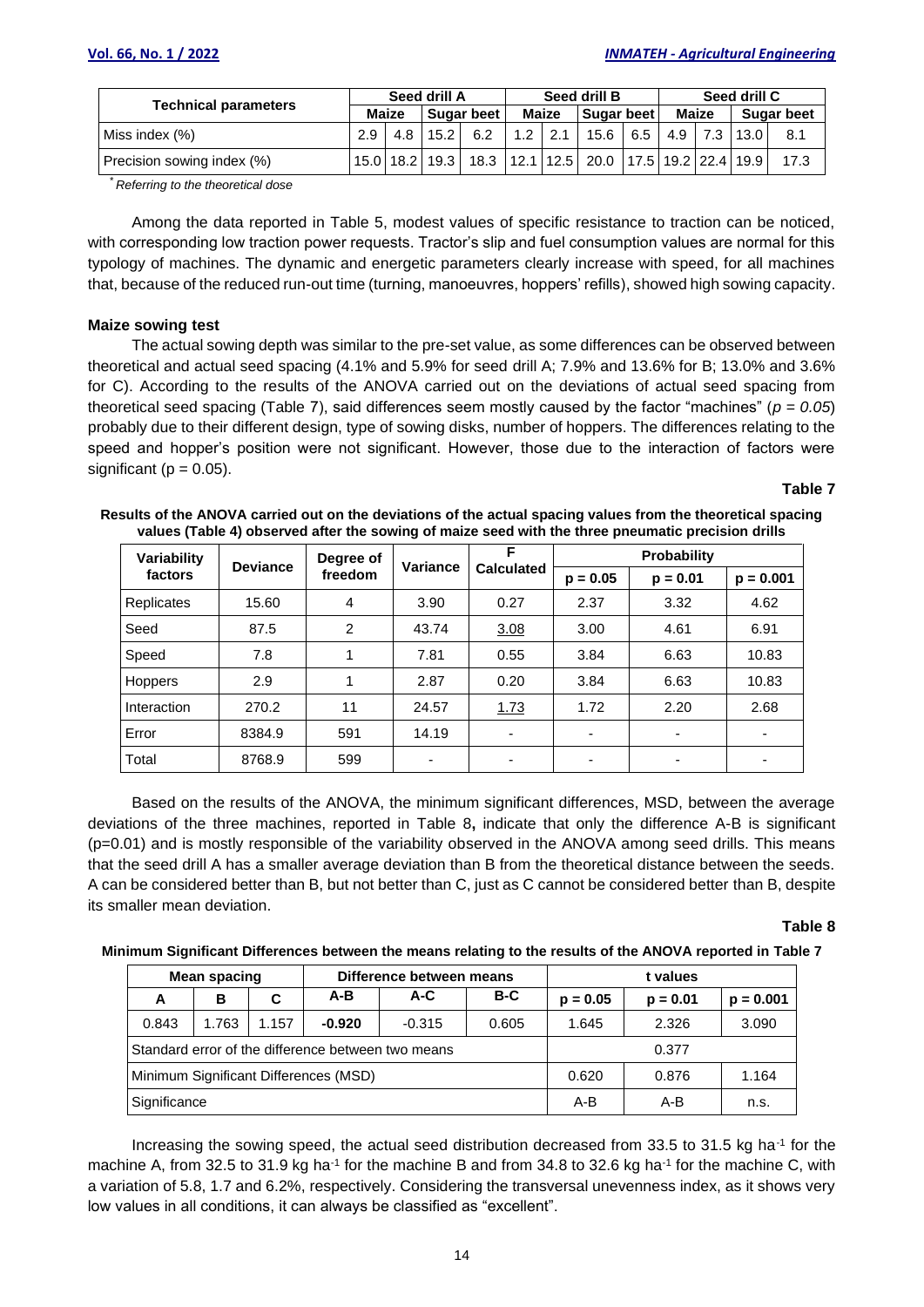The coefficient of irregularity always resulted "excellent" in all tests but two: for the machines A and C at 8 km h -1 it has been judged "good"*.* A similar behaviour has been observed for the quality of feed index, the values of which resulted "excellent" for the machine B, as they were "good" for the machine A. For the machine C, the values resulted "acceptable" at lower speed and "insufficient" at 8.2 km h-1 . The histograms of Figures 2, 3, and 4 show the distribution of frequency of the seed spacing values.



**Fig. 2 - Frequency distribution of the seed maize spacing values for the machine A (theoretical value: 17.5 cm)**



**Fig. 3 - Frequency distribution of the seed maize spacing values for the machine B (theoretical value: 19.0 cm)**



**Fig. 4 - Frequency distribution of the seed maize spacing values for the machine C (theoretical value: 17.3 cm)**

It can be noticed that, in the class corresponding to the theoretical spacing, the variability increased with the speed and the frequency of the values decreased. The highest frequencies inside the theoretical spacing classes have been observed for the machine A, under both sowing speed conditions. The histograms of the machine B also showed a lower number of classes than A and C: considering  $a \pm 30$  mm interval around the theoretical spacing, the depositions occurred in it have been, for A, B and C, respectively 80.4%, 81.5% and 65.7% at the lower speed and 72.5%, 68.6% and 57.2% at the higher speed.

#### **Sugar beet sowing test**

As observed for maize, also in this case the actual sowing depth was similar to the pre-set value. Some differences occurred between theoretical seed spacing (Table 4, constant for the three machines) and actual seed spacing (15.3% and 7.3% for A; 21.9% and 14.9% for B; 20.4% and 15.6% for C).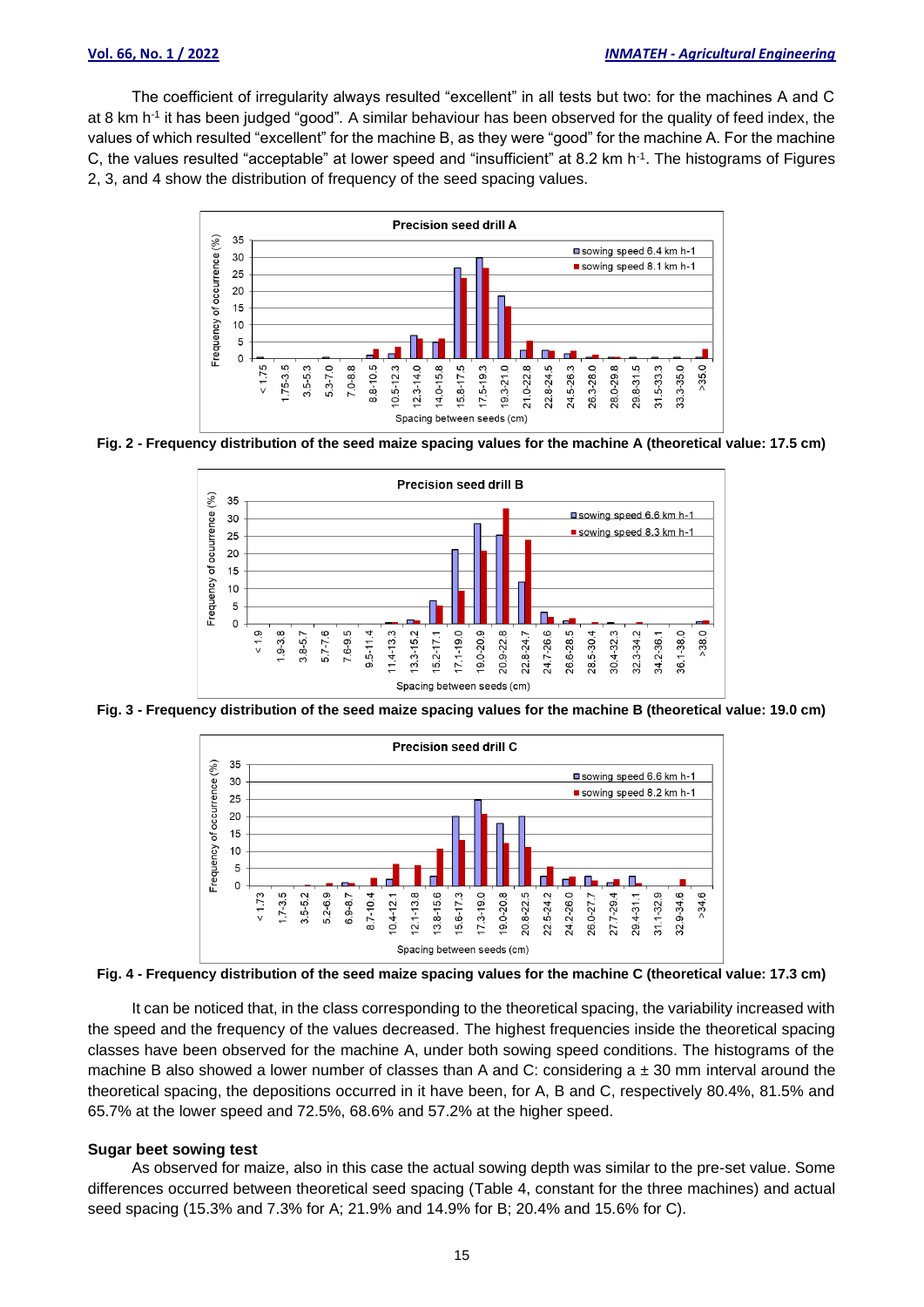The ANOVA carried out on the deviations of actual seed spacing from theoretical seed spacing (Table 9) did not show any significant differences in the deviations due to the considered variability factors.

**Table 9**

| Results of the ANOVA carried out on the deviations of the actual spacing values from the theoretical spacing |  |  |  |  |
|--------------------------------------------------------------------------------------------------------------|--|--|--|--|
| values (Table 4) observed after the sowing of sugar beet seed with the three pneumatic precision drills      |  |  |  |  |
|                                                                                                              |  |  |  |  |

| Variability       | <b>Deviance</b> | Degree of | Variance | F                        |                          | <b>Probability</b> |             |
|-------------------|-----------------|-----------|----------|--------------------------|--------------------------|--------------------|-------------|
| factors           |                 | freedom   |          | <b>Calculated</b>        | $p = 0.05$               | $p = 0.01$         | $p = 0.001$ |
| <b>Replicates</b> | 158.01          | 4         | 39.50    | 2.03                     | 2.37                     | 3.32               | 4.62        |
| Seed              | 27.3            | 2         | 13.63    | 0.70                     | 3.00                     | 4.61               | 6.91        |
| Speed             | 12.2            | 1         | 12.16    | 0.63                     | 3.84                     | 6.63               | 10.83       |
| <b>Hoppers</b>    | 15.2            | 1         | 15.23    | 0.78                     | 3.84                     | 6.63               | 10.83       |
| Interaction       | 229.2           | 11        | 20.83    | 1.07                     | 1.72                     | 2.20               | 2.68        |
| Error             | 11493.6         | 591       | 19.45    | $\overline{\phantom{a}}$ | $\overline{\phantom{0}}$ |                    |             |
| Total             | 11935.4         | 599       |          | ۰                        | $\overline{\phantom{0}}$ |                    | ٠           |

Increasing the sowing speed, the actual seed distribution increases from 3.01 to 3.06 kg ha<sup>-1</sup> for the machine A, from 2.87 to 2.90 kg ha<sup>-1</sup> for the machine B and from 2.86 to 2.88 kg ha<sup>-1</sup> for the machine C, with a variation respectively of 1.6, 1.0 and 0.4%. Considering the transversal unevenness index and the coefficient of irregularity, since they show very low values in all conditions, they can always be classified as excellent for seed drill A and good for seed drills B and C. A similar behaviour was observed for the quality of feed index values that resulted acceptable at 8.0 km h<sup>-1</sup> for all machines, as it was not sufficient at lower speed. The histograms of Figures 5, 6, and 7 show the frequency distribution of the seed spacing values.



**Fig. 5 - Frequency distribution of the sugar beet seed spacing values for the machine A**



**Fig. 6 - Frequency distribution of the sugar beet seed spacing values for the machine B**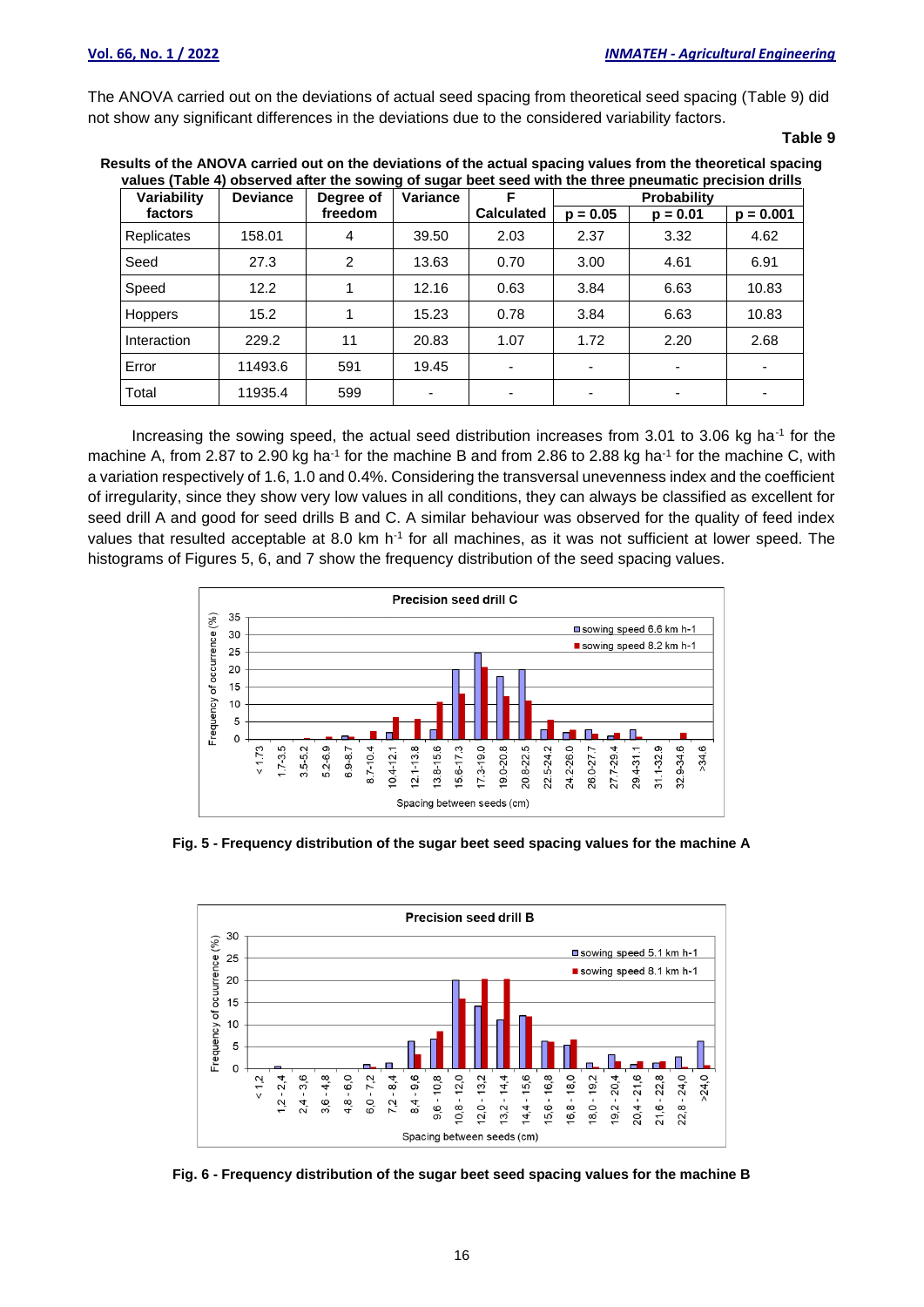

**Fig. 7 - Frequency distribution of the sugar beet seed spacing values for the machine C**

The variability decreases with the sowing speed and the frequency of values in the class corresponding to the theoretical spacing decrease except for the seed drill A. The highest frequencies inside the theoretical spacing classes were observed for the machine A, under both speed conditions. The histograms of the seed drill A also showed a lower number of classes than B and C: considering  $a \pm 24$  mm interval around the theoretical spacing, the depositions occurred in it have been, for A, B and C, respectively 40.5%, 34.2% and 32.5% at the lower speed and 38.1%, 36.3% and 33.3% at the higher speed.

## **CONCLUSIONS**

During the field experiments of sowing of maize and sugar beet, carried out according to ISO 7256- 1:1984 standard*,* we compared three pneumatic precision seed drills with a different number of sowing units (4, 6 and 8) and under two sowing speed conditions. The tested seed drills showed good performances in sowing operations, which are strictly connected to the optimal setting of the seed selector of the metering system and to the correct choice of disks with the most suitable hole diameter. The sowing speed and the sowing width represent the main factors affecting precision seed drill performance. As they increase, the vibrations induced by any soil unevenness could affect the uniformity of seed spacing. As for the sowing capacity, it was found to be fair due to the good manoeuvrability of the machines and the ease of filling the hoppers. With full hoppers and at the highest speed, the sowed surfaces were about 3.8, 5.6, 6.3 ha for maize and 23.2, 36.7, 42.7 ha for sugar beet, respectively for the machines A, B and C. Moreover, the accuracy of the devices regulating the pressure of burying allowed to maintain constant sowing depth, corresponding to the pre-set values. The increasing of sowing speed seems to induce opposite results in the two crops: in fact, the quantity of maize seed distributed per hectare decreased, while the sugar beet seed quantity per hectare increased. The missing deposition value (MS) was affected in a similar way. This was probably caused by an irregular seed feeding due to a not optimum time of contact between seeds and disk, also due to the different size and mass of the tested seeds. No effect was observed on the multiple depositions (DS). Consequently, the average actual spacing was increased for all machines and particularly for B. The good values of qualityof-feed index testify the accuracy of the distribution system and its efficiency even at higher speed for seed drill (beyond 90%). The precision sowing index observed in the tests ranged from 12.1% up to 22.4% in maize sowing, and from 17.5% up to 20.0% in sugar beet sowing, indicating that the spacing values were uniformly distributed within the target range. As to the frequency distribution of the spacing values, the machine A showed the best performance. This can be explained by the presence, in each metering system, of the antifilling-up plate aimed at avoiding multiple depositions.

**FUNDING** This research was funded by the Italian Ministry of Agriculture (MiPAAF) under the AGROENER project (D.D. n. 26329, 1 April 2016)—http://agroener.crea.gov.it/.

## **REFERENCES**

- [1] Biocca, M., Fanigliulo, R., Gallo, P., Pulcini, P., & Pochi, D. (2015). The assessment of dust drift from pneumatic drills using static tests and in-field validation, *Crop Protection*, *71*, 109-115. https://doi.org/10.1016/j.cropro.2015.02.006
- [2] Biocca, M., Pochi, D., Fanigliulo, R., Gallo, P., Pulcini, P., Marcovecchio, F., & Perrino, C. (2017). Evaluating a filtering and recirculating system to reduce dust drift in simulated sowing of dressed seed